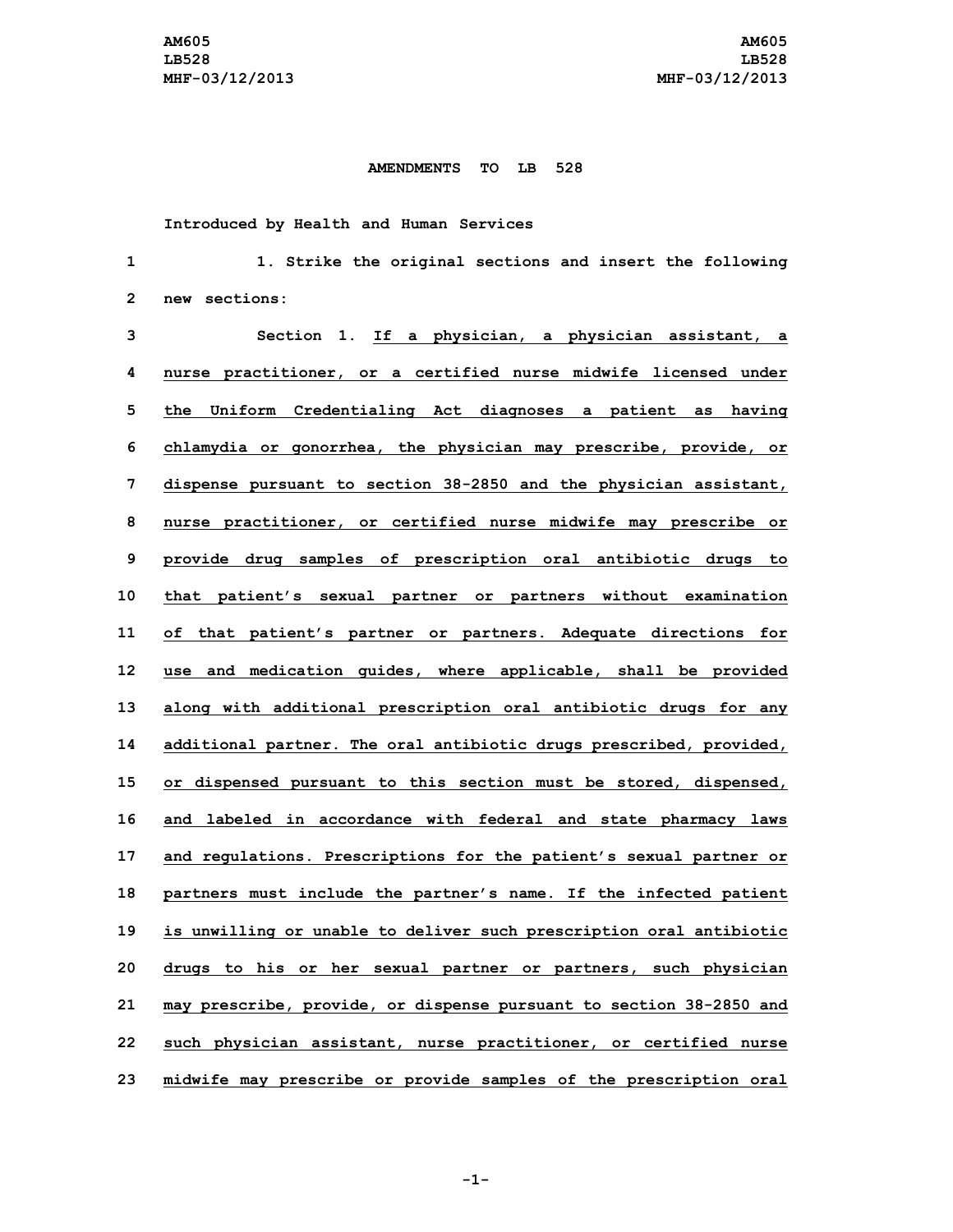**1 antibiotic drugs for delivery to such partner, if such practitioner 2 has sufficient locating information.**

**3 Sec. 2. The Department of Health and Human Services may 4 adopt and promulgate rules and regulations to carry out section 1 5 of this act.**

**6 Sec. 3. Section 71-503.01, Reissue Revised Statutes of 7 Nebraska, is amended to read:**

 **71-503.01 (1) Whenever any statute of the state, any ordinance or resolution of <sup>a</sup> municipal corporation or political subdivision enacted pursuant to statute, or any rule or regulation of an administrative agency adopted and promulgated pursuant to statute requires allows medical practitioners or other persons to prescribe, provide, or dispense prescription drugs pursuant to sections 1 and 2 of this act or requires medical practitioners or other persons to report cases of communicable diseases, including sexually transmitted diseases and other reportable diseases, illnesses, or poisonings or to give notification of positive laboratory findings to the Department of Health and Human Services or any county or city board of health, local public health department established pursuant to sections 71-1626 to 71-1636, city health department, local health agency, or state or local public official exercising the duties and responsibilities of any board of health or health department, such reports or notifications and the resulting investigations and such prescription, provision, or dispensing of prescription drugs and records pertaining thereto shall be confidential except as provided in this section, shall not be subject to subpoena, and shall be privileged and inadmissible**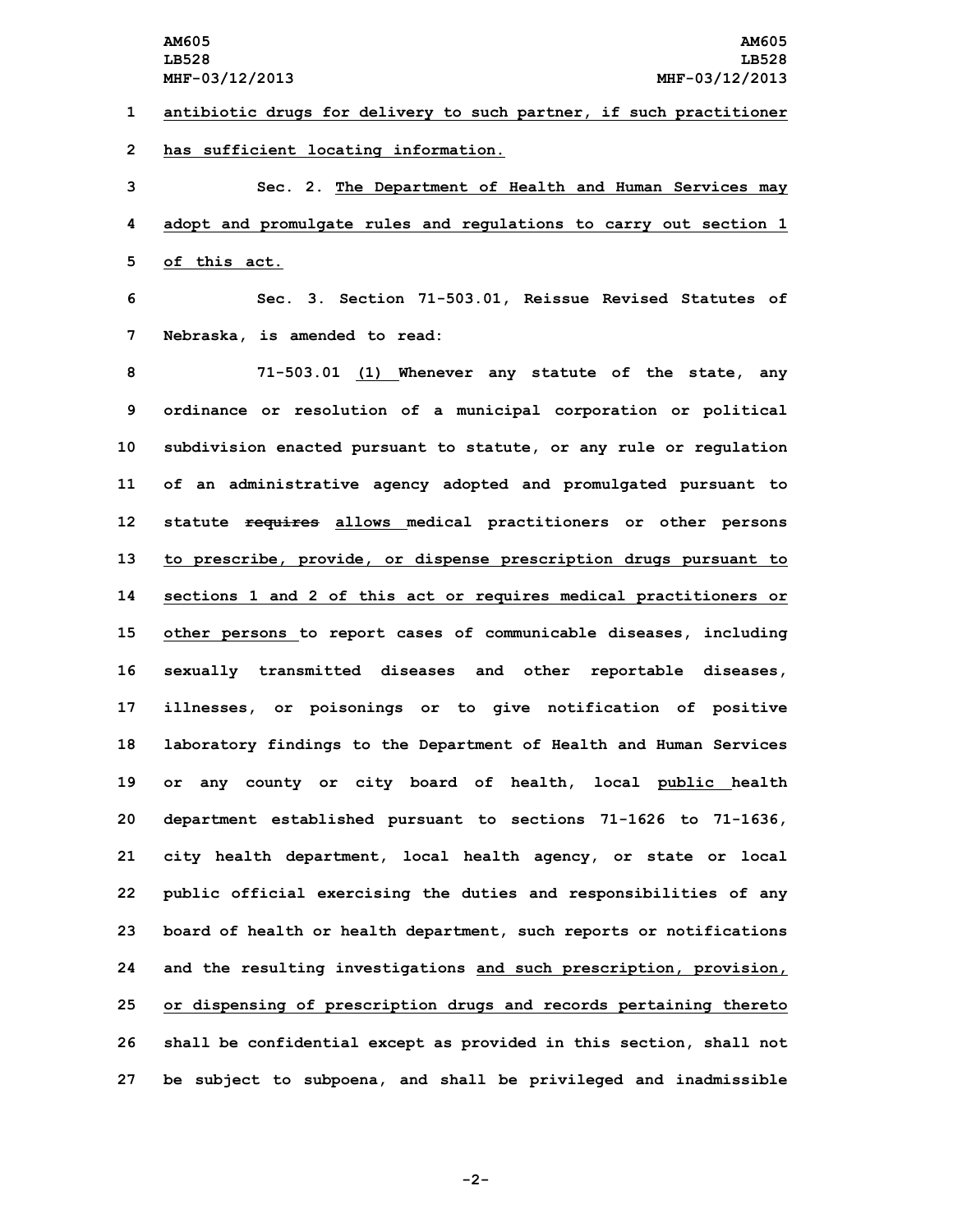**1 in evidence in any legal proceeding of any kind or character and 2 shall not be disclosed to any other department or agency of the 3 State of Nebraska.**

 **(2) In order to further the protection of public health, such reports, and notifications, and prescription, provision, or dispensing of prescription drugs may be disclosed by the Department of Health and Human Services, the official local health department, and the person making such reports or notifications to the Centers for Disease Control and Prevention of the Public Health Service of the United States Department of Health and Human Services or its successor in such <sup>a</sup> manner as to ensure that the identity of any individual cannot be ascertained except as required for delivery of such prescription drugs pursuant to sections 1 and 2 of this act. To further protect the public health, the Department of Health and Human Services, the official local health department, and the person making the report or notification may disclose to the official state and local health departments of other states, territories, and the District of Columbia such reports and notifications, including sufficient identification and information so as to ensure that such investigations as deemed necessary are 21 made.**

 **(3) The appropriate board, health department, agency, or official may: (1) (a) Publish analyses of such reports and information reports, information, and the notifications described in subsection (1) of this section for scientific and public health purposes in such <sup>a</sup> manner as to ensure that the identity of any individual concerned cannot be ascertained; (2) (b) discuss the**

**-3-**